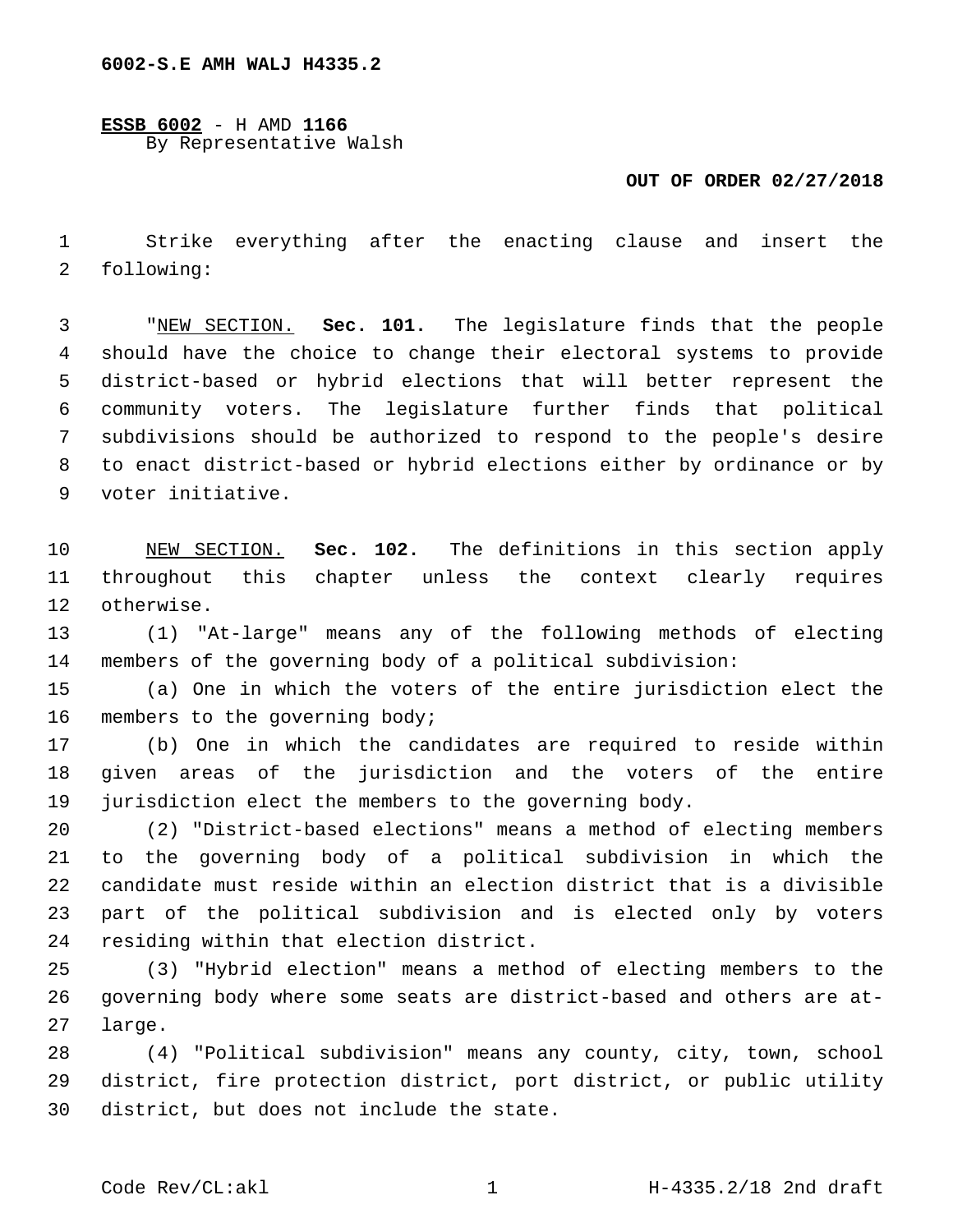NEW SECTION. **Sec. 201.** (1) A political subdivision that conducts an election pursuant to state, county, or local law, may change its electoral system to a district-based or hybrid election system by ordinance or resolution of the governing body, or pursuant to a voter initiative, as provided under section 301 of this act.

 (2) If a political subdivision invokes its authority under this section, or as provided under section 301 of this act, to implement a district-based or hybrid election system, it must adopt a plan 9 pursuant to section 202 of this act.

 NEW SECTION. **Sec. 202.** (1) Prior to the adoption of its proposed plan, the political subdivision shall provide full and reasonable public notice of its actions. The political subdivision shall hold at least one public hearing on the proposed plan at least one week before adoption. Notice and information shall be provided in the same languages offered by the county auditor when printing voter pamphlets.

 (2)(a) If the plan is adopted during the period of time between the first Tuesday after the first Monday of November and on or before January 15th of the following year, the political subdivision shall order new elections to occur at the next succeeding general election.

 (b) If the plan is adopted during the period of time between January 16th and on or before the first Monday of November, the next election will occur as scheduled and organized under the current electoral system, but the political subdivision shall order new elections to occur pursuant to the remedy at the general election the 26 following calendar year.

 (3) If a political subdivision implements a district-based or hybrid election system, the plan shall be consistent with the 29 following criteria:

 (a) Each district shall be as reasonably equal in population as possible to each and every other such district comprising the 32 political subdivision.

(b) Each district shall be reasonably compact.

 (c) Each district shall consist of geographically contiguous 35 area.

 (d) To the extent feasible, the district boundaries shall coincide with existing recognized natural boundaries.

 (e) District boundaries may not be drawn or maintained in a manner that favors or disfavors any racial group or political party.

Code Rev/CL:akl 2 H-4335.2/18 2nd draft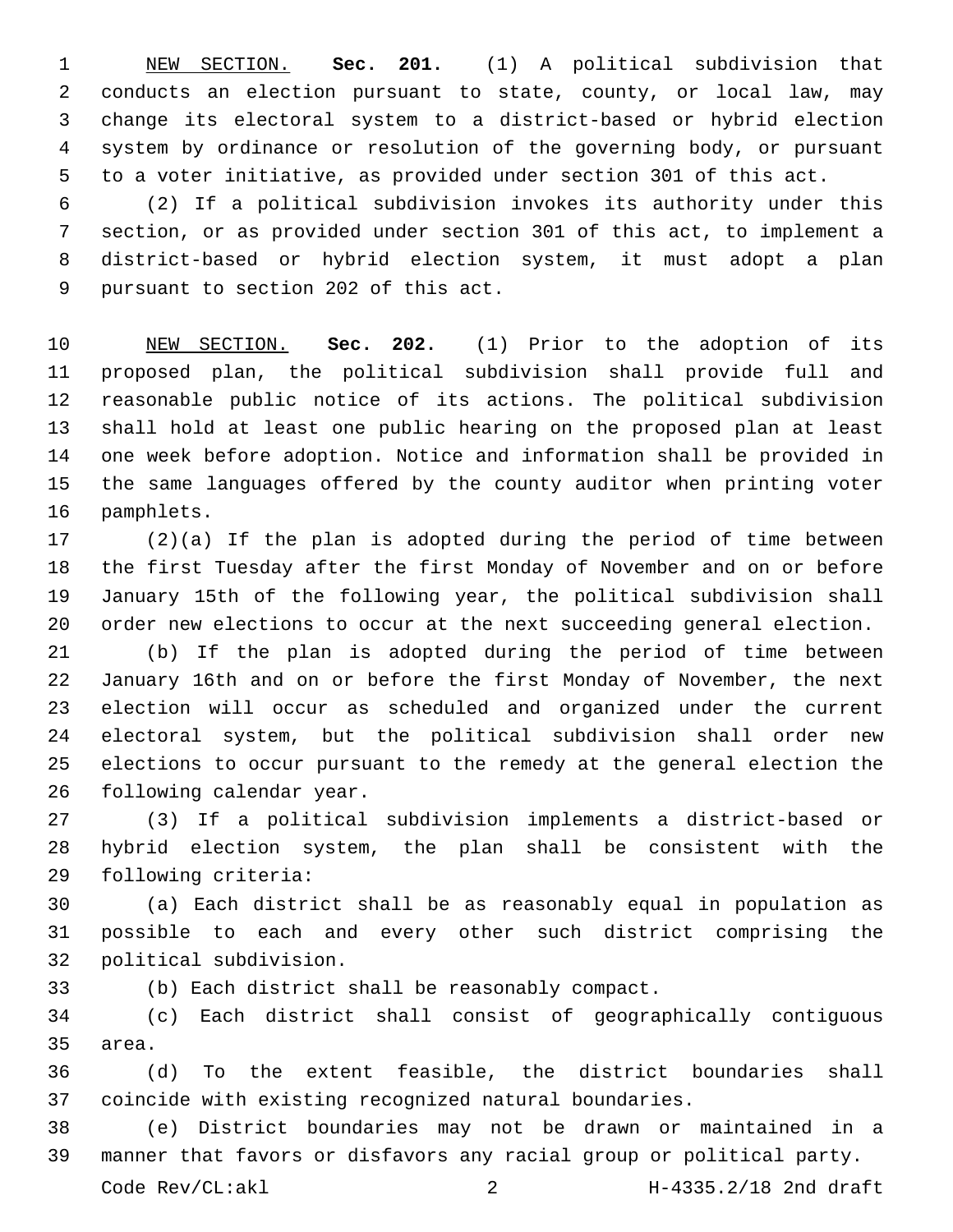NEW SECTION. **Sec. 203.** A new section is added to chapter 2 28A.343 RCW to read as follows:

 The school board of directors may authorize a change to its electoral system pursuant to section 201 of this act or by voter initiative under section 301 of this act. Any staggering of directors' terms shall be accomplished as provided in RCW 28A.343.030 and 28A.343.600 through 28A.343.650.7

 **Sec. 204.** RCW 36.32.020 and 1982 c 226 s 4 are each amended to 9 read as follows:

 The board of county commissioners of each county shall divide their county into three commissioner districts so that each district shall comprise as nearly as possible one-third of the population of the county: PROVIDED, That the territory comprised in any voting precincts of such districts shall remain compact, and shall not be 15 divided by the lines of said districts.

 However, the commissioners of any county composed entirely of islands and with a population of less than thirty-five thousand may divide their county into three commissioner districts without regard to population, except that if any single island is included in more than one district, the districts on such island shall comprise, as 21 nearly as possible, equal populations.

 The commissioners of any county may authorize a change to their electoral system pursuant to section 201 of this act or by voter initiative under section 301 of this act. Except where necessary to comply with a change authorized by voter initiative under section 301 of this act, the lines of the districts shall not be changed 27 ((oftener)) more often than once in four years and only when a full board of commissioners is present. The districts shall be designated 29 as districts numbered one, two and three.

 **Sec. 205.** RCW 36.32.040 and 1982 c 226 s 5 are each amended to 31 read as follows:

 (1) Except as provided in subsection (2) of this section, the qualified electors of each county commissioner district, and they only, shall nominate from among their own number, candidates for the office of county commissioner of such commissioner district to be voted for at the following general election. Such candidates shall be nominated in the same manner as candidates for other county and district offices are nominated in all other respects.

Code Rev/CL:akl 3 H-4335.2/18 2nd draft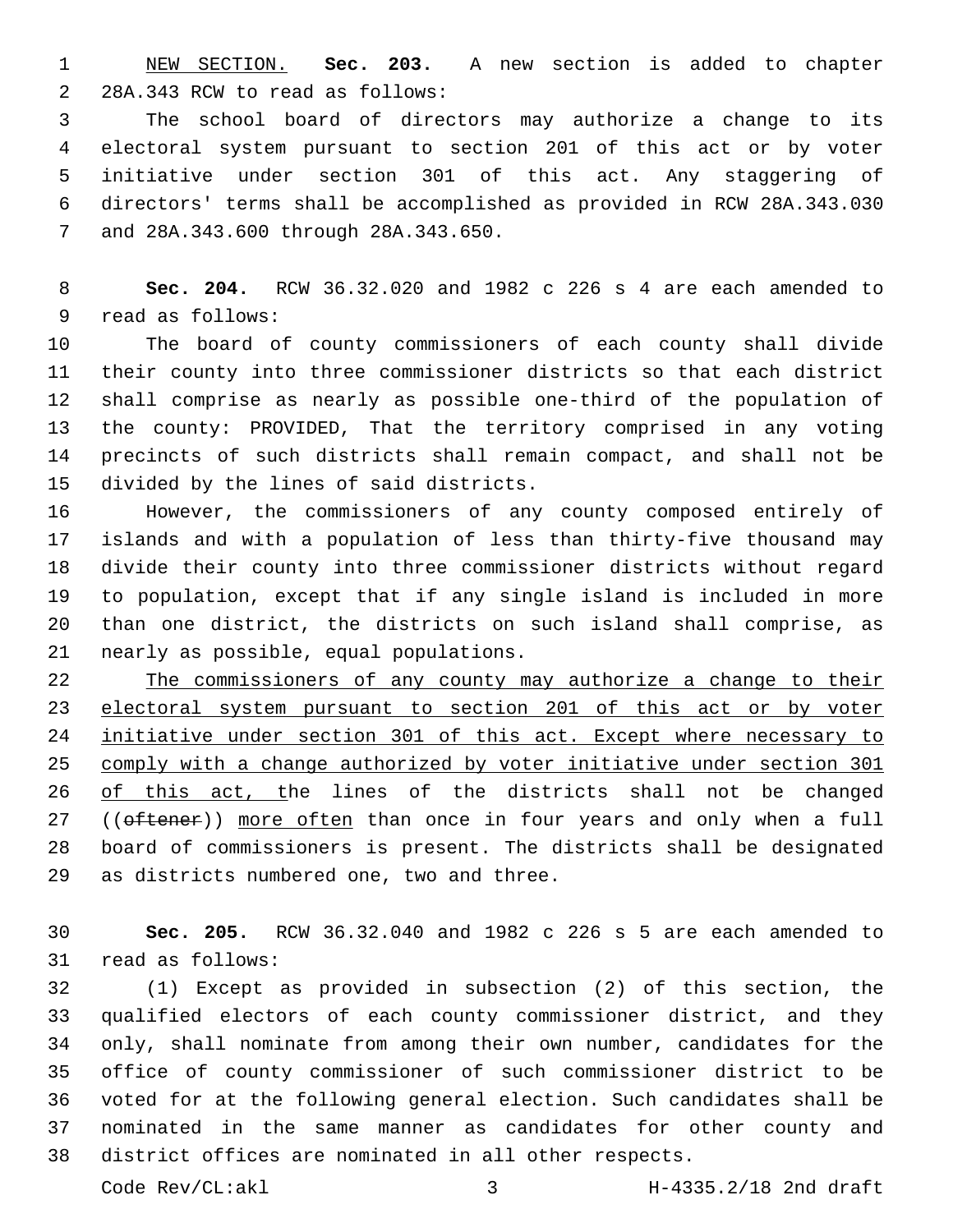(2) Where the commissioners of a county composed entirely of islands with a population of less than thirty-five thousand have chosen to divide the county into unequal-sized commissioner districts pursuant to the exception provided in RCW 36.32.020, the qualified electors of the entire county shall nominate from among their own number who reside within a commissioner district, candidates for the office of county commissioner of such commissioner district to be voted for at the following general election. Such candidates shall be nominated in the same manner as candidates for other county offices 10 are nominated in all other respects.

 (3) The commissioners of any county may authorize a change to their electoral system pursuant to section 201 of this act or by voter initiative under section 301 of this act.

 NEW SECTION. **Sec. 206.** A new section is added to chapter 35.21 15 RCW to read as follows:

 The legislative authority of a city or town may authorize a change to its electoral system pursuant to section 201 of this act or by voter initiative under section 301 of this act.

 NEW SECTION. **Sec. 207.** A new section is added to chapter 35A.21 20 RCW to read as follows:

 The legislative authority of a code city or town may authorize a change to its electoral system pursuant to section 201 of this act or by voter initiative under section 301 of this act.

 NEW SECTION. **Sec. 208.** A new section is added to chapter 52.14 25 RCW to read as follows:

 The board of fire commissioners of a fire protection district may authorize a change to its electoral system pursuant to section 201 of this act by majority vote or by voter initiative under section 301 of 29 this act.

 NEW SECTION. **Sec. 209.** A new section is added to chapter 53.12 31 RCW to read as follows:

 The port commission may authorize a change to its electoral system pursuant to section 201 of this act or by voter initiative 34 under section 301 of this act.

Code Rev/CL:akl 4 H-4335.2/18 2nd draft